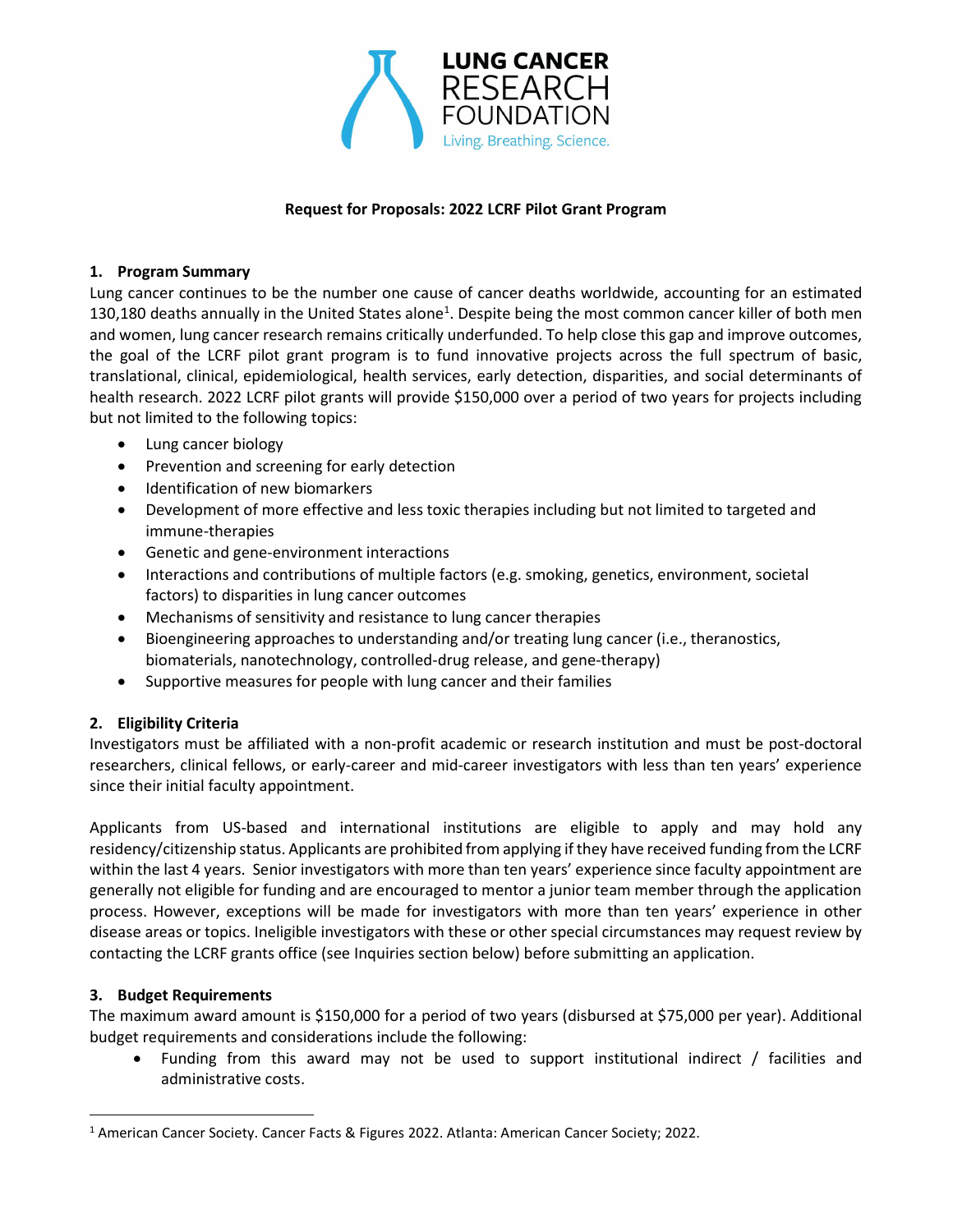- The LCRF grant must be the primary source of support for the project. Additional secondary funding (e.g. for core services support) is permitted.
- There is no limit on the amount of salary support that may be requested. However, appropriate justification for all budget items is required. Any salary requests in excess of 20% of the total budget must be explicitly justified.
- Any equipment costs must be limited and directly applicable to the research project (i.e. large, general equipment costs are not permitted).
- Direct patient care costs reimbursable by other sources may not be included.
- Travel and publication costs are permitted.

## 4. Data Sharing and Open Access Policy

LCRF is committed to promoting open science by helping to increase access to investigators' findings and improving collaboration and data sharing among the lung cancer research community. Accordingly, it is a condition of LCRF funding that all peer-reviewed articles supported in whole or in part by LCRF funds must be made available in the PubMed Central online archive no later than twelve months after publication. In addition, LCRF grantees must indicate explicitly in all reports, publications, and other research communications whether the data, methods used in the analysis, and materials used to conduct the research will be made available to any researcher for purposes of reproducing the results or replicating the procedure. At the time of submission of the full proposal, all investigators must indicate if they will or will not make their data, analytic methods, and study materials available to other researchers.

### 5. Application Instructions and Requirements

- A. Go to https://proposalcentral.com/ and login under the "Application Login" section. After logging in, complete your Professional Profile before starting an application If you are already registered with ProposalCentral, access the site and log in with your Username and Password. If you do not have an account yet, please click on "Need an account?" and follow the instructions.
- B. Click on the "Grant Opportunities" Tab.
- C. A list of applications will be displayed. The list of applications can be filtered for just this organization by clicking "Filter by Grant Maker" at the top and selecting "Lung Cancer Research Foundation" in the dropdown menu. Find the "LCRF Pilot Grant" and click the "Apply Now" button in the "Apply Column".
- D. See the deadlines for the LOI stage, if applicable, and the Proposal stage. All deadlines are in US Eastern Time. If a document icon is showing, you can click on it to download it. This includes necessary information about the deadline from the grant maker.
- E. Click the link or download the document in the Contact Information column. Clicking the link opens an email to the program administrator. If a document is provided instead, it includes the grant maker contact information.

All applications for funding must be submitted online at Proposal Central through a two-stage process consisting of a letter of intent (LOI) and full proposal. Applicants may only apply for one LCRF grant per grant cycle. Upon submission and review of the LOI, applicants whose submission is reviewed favorably will be invited to complete a full proposal. Any applications for an extension of a previously awarded grant require resubmission as a new complete application (LOI and subsequent full proposal) and must include an update describing the progress made during the prior award period. Specific Aims at the LOI stage do not require references, and should not exceed 1 page. Text should be Arial, Times New Roman, Palantino Linotype, Courier New, Georgia, or Helvetica 11-point font or higher. Margins should not be less than 0.5" on standard letter paper (8  $\frac{1}{2}$ " x 11"), and you must verify the margins on the documents that you upload.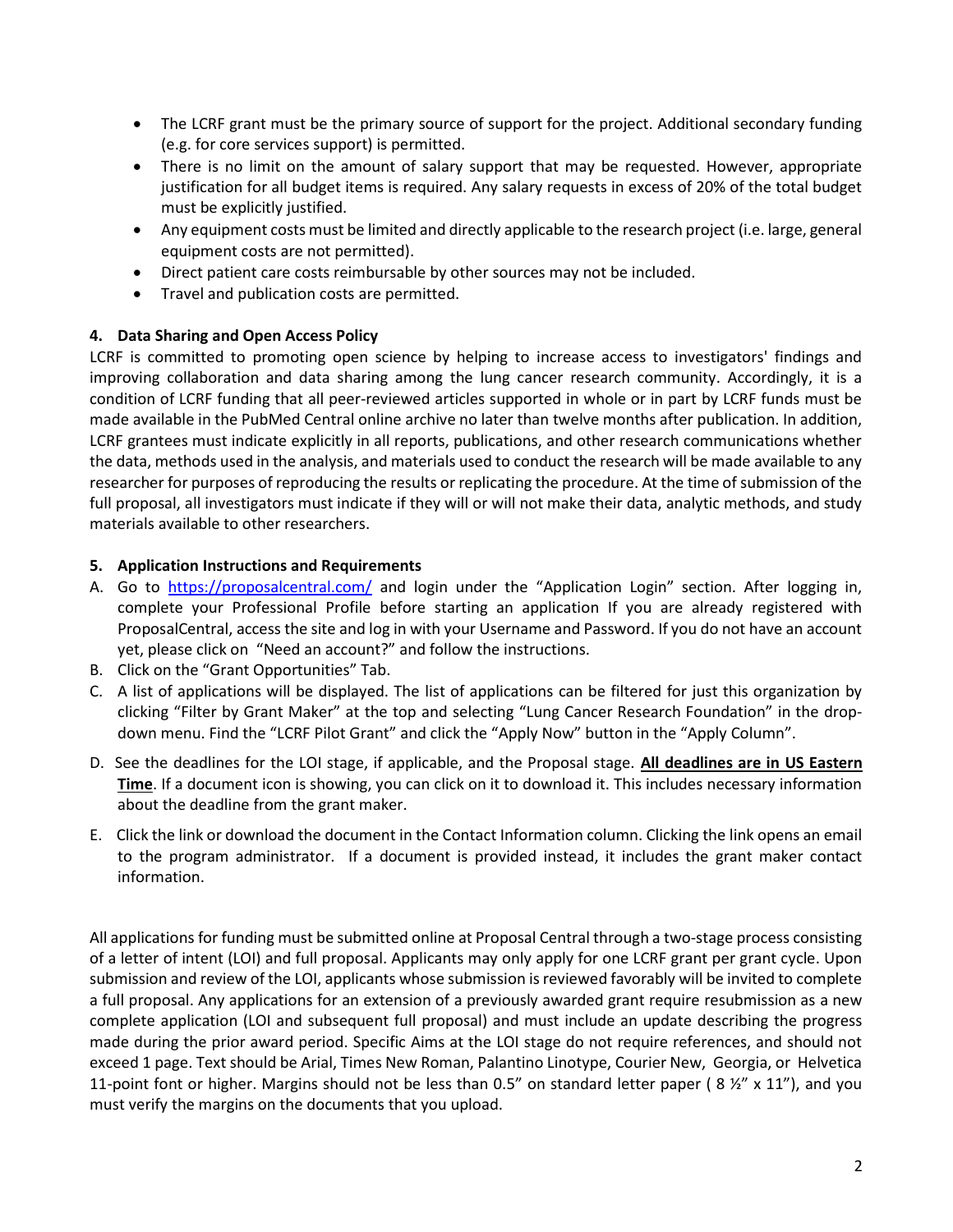The following application components are required for a complete submission:

| Letter of Intent                   | <b>Full Proposal</b>                               |
|------------------------------------|----------------------------------------------------|
| <b>General Information</b>         | <b>Proposal Summary</b>                            |
| Demographics (optional)<br>٠       | Narrative (six pages maximum):<br>$\bullet$        |
| Specific Aims (one page in length) | <b>Background and Significance</b>                 |
| NIH Biosketch                      | Specific Aims<br>$\circ$                           |
|                                    | <b>Experimental Approach</b><br>$\circ$            |
|                                    | Preliminary Data (if applicable)<br>$\circ$        |
|                                    | References (not included in page-limit)<br>$\circ$ |
|                                    | <b>Success Factors</b>                             |
|                                    | Timeline                                           |
|                                    | <b>Future Plans</b>                                |
|                                    | <b>Budget</b>                                      |
|                                    | Letter(s) of Support                               |

Additional Considerations:

- All LOIs must include the NIH biosketch (five pages maximum length) of the primary investigator and any key personnel involved in the project.
- Funding will only be awarded to one PI, not to a team.
- At the full proposal stage, applications must include at least one letter of support from the principal investigator's program director/advisor affirming the following statements:
	- $\circ$  The applicant will be officially affiliated with or employed by the institution during the grant period.
	- $\circ$  There is adequate institutional space and equipment to accomplish the proposed project.
	- $\circ$  The program director/advisor confirms his/her commitment to and provision of institutional space and equipment for the grantee.

# 6. Timeline

- $\bullet$  LOI submission deadline: April 30<sup>2</sup>
- Applicants notified of LOI decision: Late June
- Full proposal submission deadline: August  $29^2$
- Notification of award: Early November
- Project start: December 1

# 7. Evaluation of Applications

All applications are evaluated using a two-stage review process that includes review of LOIs and select full proposals. Only applicants whose LOI is reviewed favorably will be invited to submit a full proposal. At each stage, the evaluation consists of an administrative review followed by a comprehensive review by LCRF's Scientific Advisory Board (see figure below). At the LOI stage, evaluations will focus on high-level aspects of the research proposal including overall rationale, feasibility, and potential impact on the lung cancer field. At the full proposal stage, submissions will additionally be evaluated for sound scientific rationale, study design, feasibility, and creativity/innovation.<sup>3</sup> Similar to an NIH R21 award, reviewers at the full proposal stage will be asked to

 $2$  LOIs and full proposals must be submitted by 11:59pm Eastern US time on the date indicated.

<sup>&</sup>lt;sup>3</sup> Note regarding preliminary data: A grant application need not have extensive background material, and preliminary data are not required. Reviewers focus their evaluations on the conceptual framework, the level of innovation, and the potential to significantly advance our knowledge or understanding. Appropriate justification for the proposed studies can be provided through literature citations, data from other sources, or, when available, from investigator-generated data.